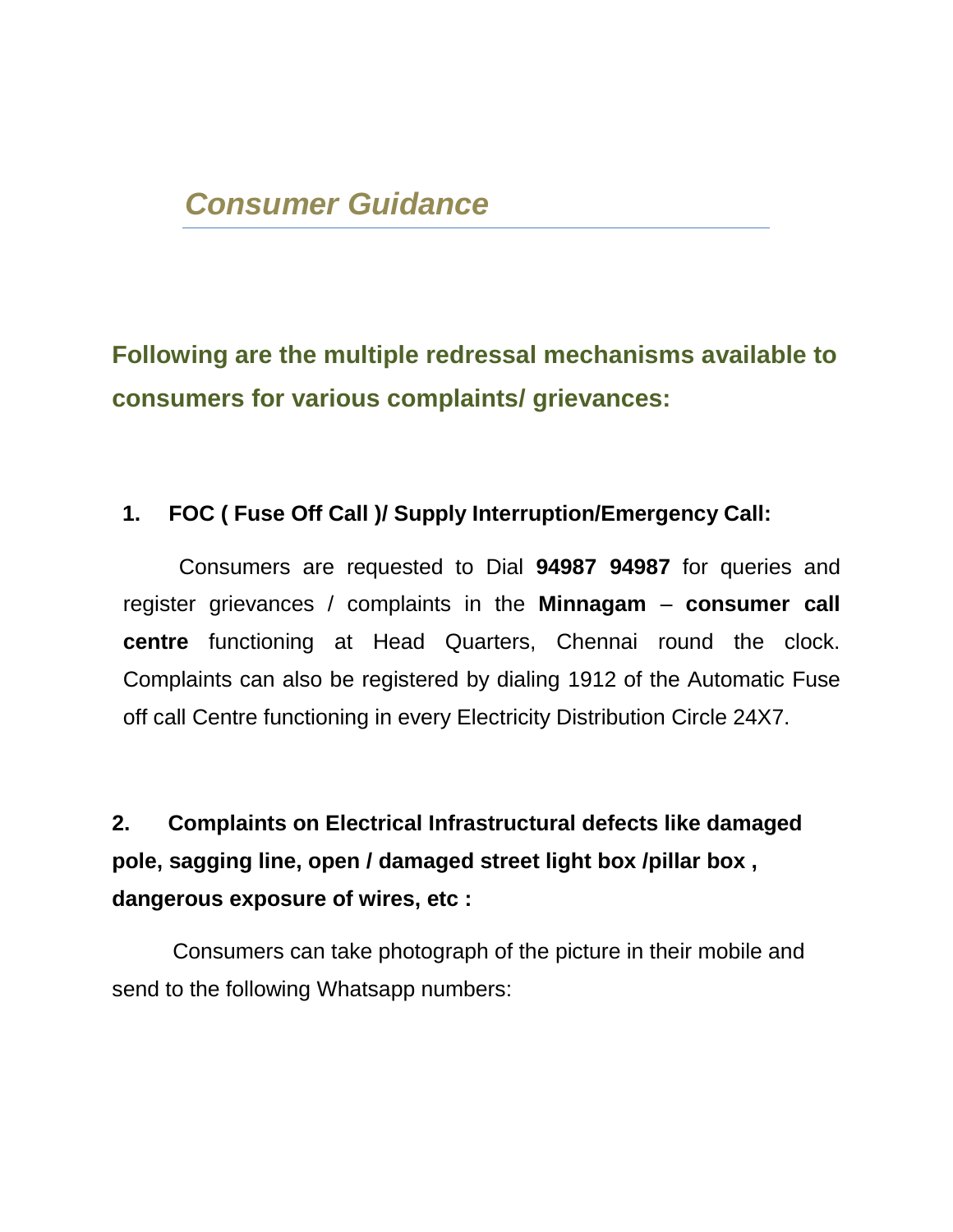| S.no | <b>Districts</b>                                                                     | <b>Mobile Number</b> |
|------|--------------------------------------------------------------------------------------|----------------------|
|      | Salem, Erode, Namakkal                                                               | 9445851912           |
| 2    | Trichy, Tanjore, Perambalur, Ariyalur, Pudukottai, Tiruvarur,<br>Nagapattinam, Karur | 9486111912           |
| 3    | Madurai, Dindugal, Theni, Ramnad, Sivagangai                                         | 9443111912           |
| 4    | Kancheepuram, Chengalpet, Tiruvallur                                                 | 9444371912           |
| 5    | Viluppuram, Thiruvannamalai, Cuddalore                                               | 9445855768           |
| 6    | Coimbatore, Tirupur, Nilgiris                                                        | 9442111912           |
| 7    | Chennai                                                                              | 9445850829           |
| 8    | Tirunelveli, Tuticorin, Kanyakumari, Virudhunagar                                    | 8903331912           |
| 9    | Vellore, Dharmapuri, Krishnagiri                                                     | 6380281341           |

**3. Complaints of other nature such as Transformer/Pole/Street light box/Pillar box defect, Meter defect, Low/High voltage complaints, cable faults, spark, fire in electrical infrastructure, Billing complaints, Complaints regarding new service connection, Reconnection, power quality, Delay in service, Deficiency in service , other issues relating to electricity etc:**

Complaints /Grievance can be registered by dialing **94987 94987 of the Minnagam – consumer call centre.**

 Complaints can also be registered by visiting the tangedco website [www.tangedco.tn.gov.in](http://www.tangedco.tn.gov.in/)  $\rightarrow$  reach us  $\rightarrow$  consumer complaints.

Complaints can also be lodged with the Section officer. If not redressed, next level Sub divisional officer and then Divisional Officer can be contacted. Superintending Engineer of every Distribution Circle is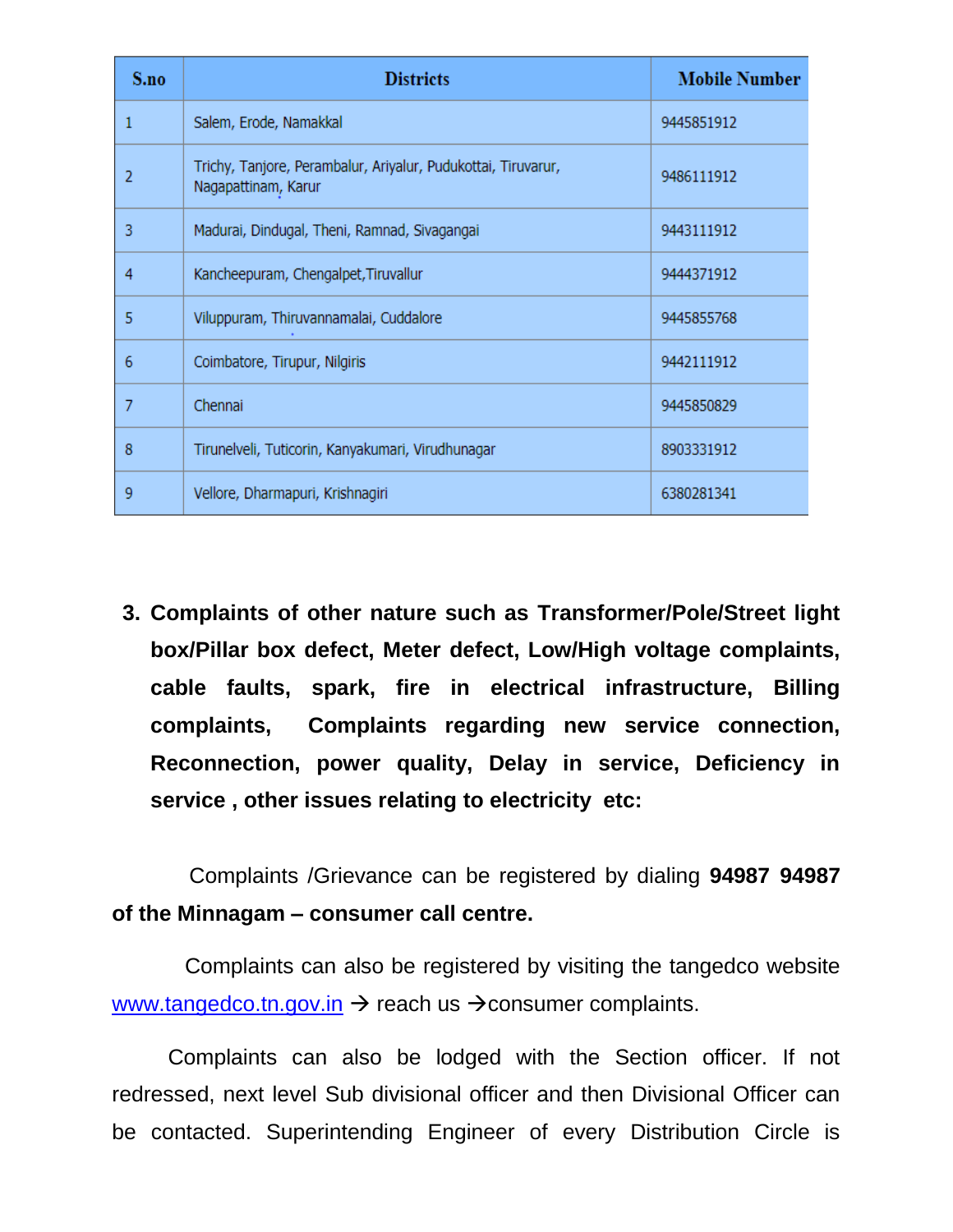holding grievance meeting in the Division office every month. The grievance can be lodged with the Superintending Engineer during this grievance meeting also.

Even if the grievance is not redressed in the above steps , the same can be lodged with the CGRF- "**Consumer Grievance Redressal Forum**" established under the provisions of the Electricity Act 2003 in every electricity distribution circle office for redressal of grievances. The addresses of all the Consumer Grievance Redressal Forums are available in the Commission's website as well as in the TANGEDCO's website [www.tangedco.gov.in.](http://www.tangedco.gov.in/)  $\rightarrow$  consumer information  $\rightarrow$  Consumer guidance  $\rightarrow$  Consumer Grievance $\rightarrow$  CGRF

In case of non-redressal of grievance by the forum or any Consumer who is aggrieved on the order of the forum, may himself or through his representative make a complaint within 30 days to the Electricity Ombudsman who is attached to the office of the Regulatory Commission.

## **4. Complaints regarding Theft of Energy, Misuse of Energy etc :**

Twenty one Enforcement Squads, each headed by an Assistant Executive Engineer/Electrical are functioning throughout the state under the control of Executive Engineers in 4 divisions i.e. Chennai, Coimbatore, Madurai and Trichy. In addition to these Enforcement Squads, two more Squads known as Flying Squad/Chennai and Intelligence Wing are also functioning in the Enforcement wing. All the 23 Squads are supervised by the Superintending Engineer/ Enforcement, Chennai with overall control of the Director General of Police/Vigilance/TANGEDCO.